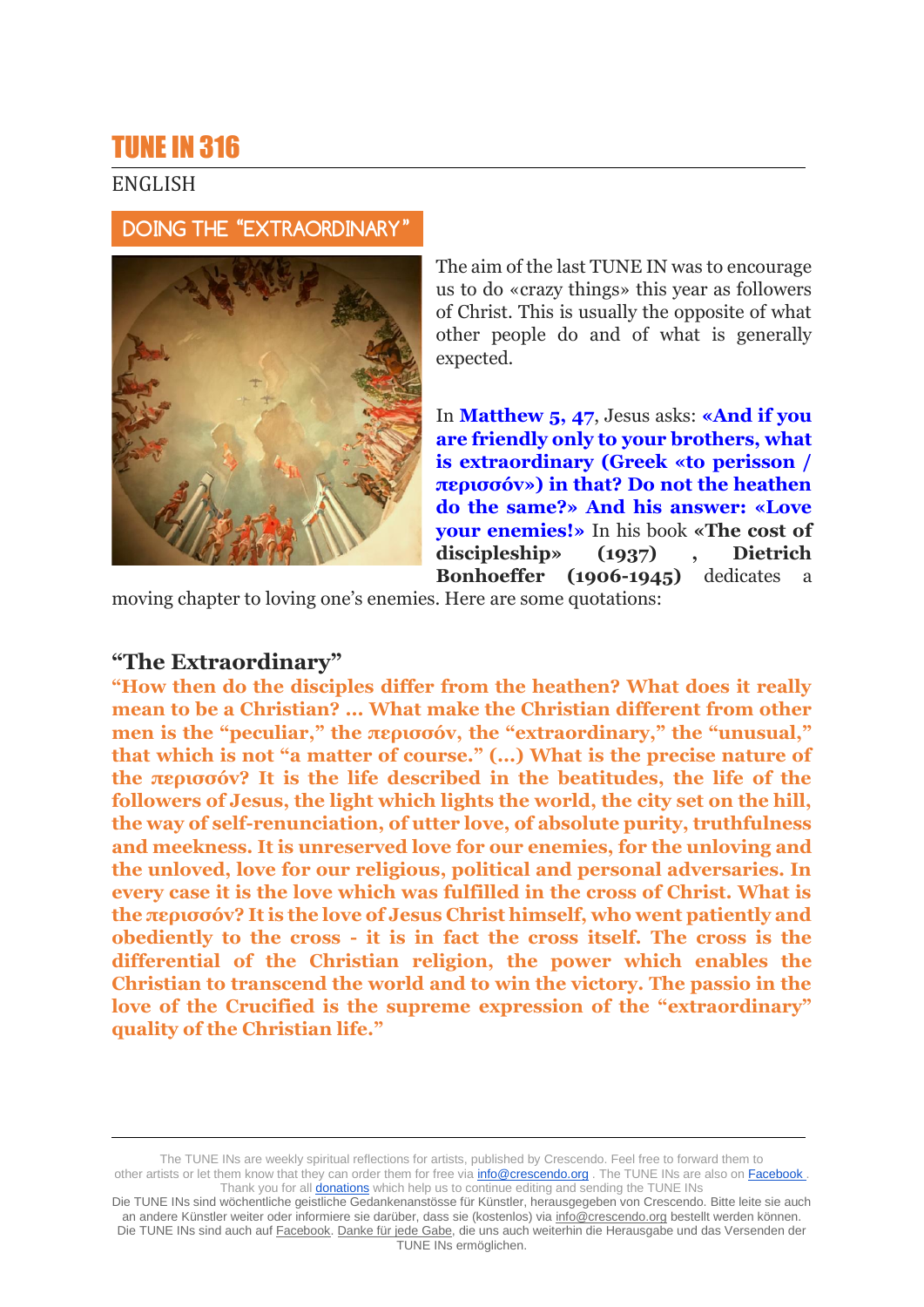### **"Blessthem that persecute you"**

**"How then do the disciples differ from the heathen? What does it really mean to be a Christian? ... What make the Christian different from other men is the "peculiar," the περισσóv, the "extraordinary," the "unusual," that which is not "a matter of course." (...) What is the precise nature of the περισσóv? It is the life described in the beatitudes, the life of the followers of Jesus, the light which lights the world, the city set on the hill, the way of self-renunciation, of utter love, of absolute purity, truthfulness and meekness. It is unreserved love for our enemies, for the unloving and the unloved, love for our religious, political and personal adversaries. In every case it is the love which was fulfilled in the cross of Christ. What is the περισσóv? It is the love of Jesus Christ himself, who went patiently and obediently to the cross - it is in fact the cross itself. The cross is the differential of the Christian religion, the power which enables the Christian to transcend the world and to win the victory. The passio in the love of the Crucified is the supreme expression of the "extraordinary" quality of the Christian life."**

# **"Pray for them which despitfully use you and persecute you"**

**"This is the supreme demand. Through the medium of prayer we go to our enemy, stand by his side, and plead for him to God. Jesus does not promise that when we bless our enemies and do good to them they will not despitefully use and persecute us. They certainly will. But not even that can hurt or overcome us, so long as we pray for them. For if we pray for them, we are taking their distress and poverty, their guilt and perdition upon ourselves, and pleading to God for them. We are doing vicariously for them what they cannot do for themselves. Every insult they utter only serves to bind us more closely to God and them. Their persecution of us only serves to bring them nearer to reconciliation with God and to further the triumphs of love. How then does love conquer? By asking not how the enemy treats her but only how Jesus treated her. The love for our enemies takes us along the way of the cross and into fellowship with the Crucified. The more we are driven along this road, the more certain is the victory of love over the enemy's hatred. For then it is not the disciple's own love, but the love of Jesus Christ alone, who for the sake of his enemies went to the cross and prayed for them as he hung there. In the face of the cross the disciples realized that they too were his enemies, and that he had overcome them by his love. It is this that opens the disciple's eyes, and enables him to see his enemy as a brother."**

The TUNE INs are weekly spiritual reflections for artists, published by Crescendo. Feel free to forward them to other artists or let them know that they can order them for free via **info@crescendo.org** . The TUNE INs are also on Facebook . Thank you for all **donations** which help us to continue editing and sending the TUNE INs

Die TUNE INs sind wöchentliche geistliche Gedankenanstösse für Künstler, herausgegeben von Crescendo. Bitte leite sie auch an andere Künstler weiter oder informiere sie darüber, dass sie (kostenlos) via [info@crescendo.org](mailto:info@crescendo.org) bestellt werden können. Die TUNE INs sind auch auf [Facebook.](https://www.facebook.com/TUNEINs/) [Danke für jede Gabe,](https://www.crescendo.org/de/kontakt--spenden.html) die uns auch weiterhin die Herausgabe und das Versenden der TUNE INs ermöglichen.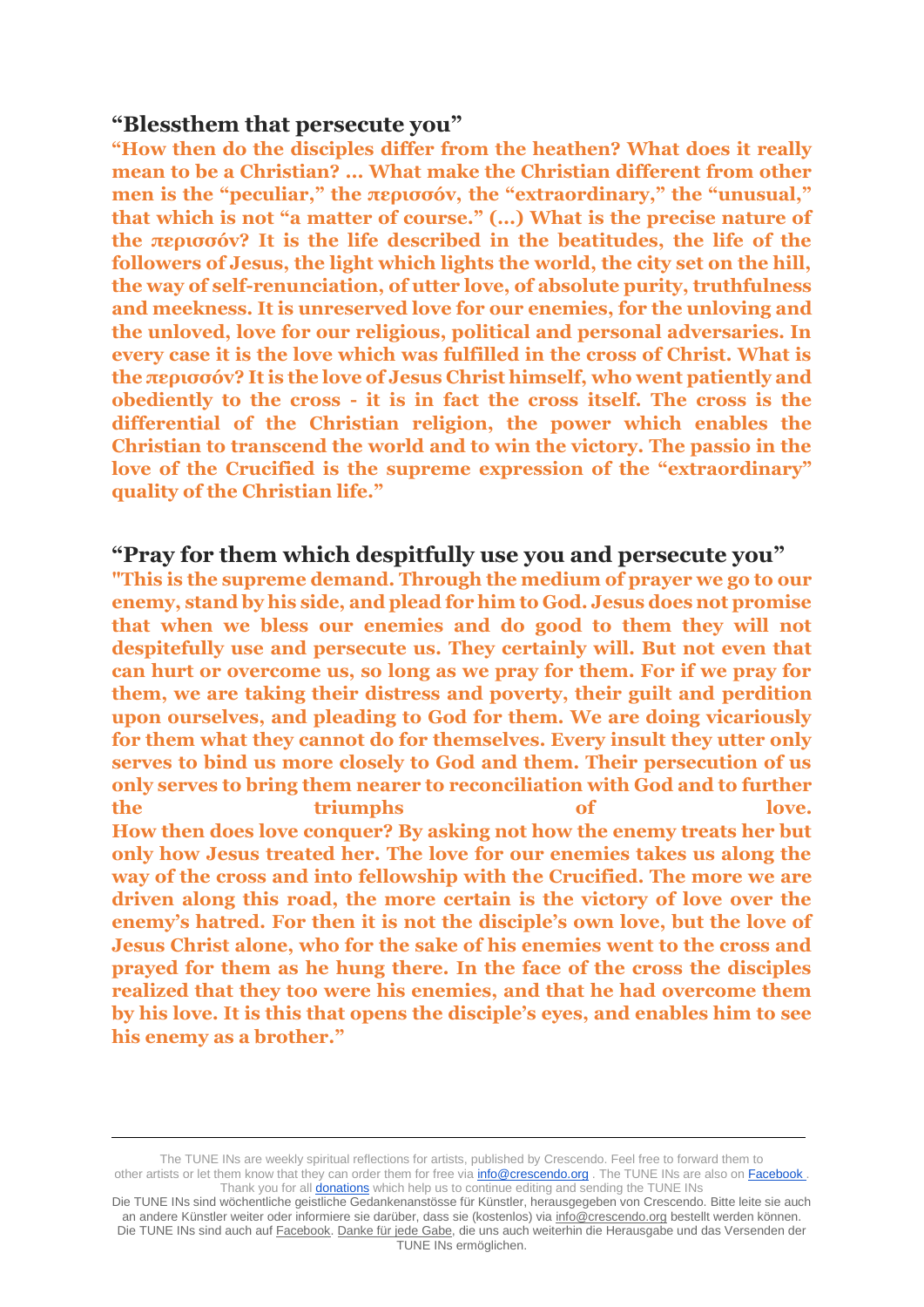### **Enemies – even in the art?**

Do we have «enemies»? Last week, I had the privilege in Russia of meeting persons who had to endure much in the time of the Soviet Union. But they never ceased to love their enemies! There are also enemies in art. A picture by **Alexander Deineka (1899-1969) («The cross country race of Red Army soldiers")** is an expression of such enmity as it manifests itself artistically. I discovered it in an interesting exhibition of «socialist realist» paintings (including some really good pictures!). It was a preparatory picture for a ceiling painting in a theatre. At the first glance it is simply heroic kitsch. Looking at it again, it is pure provocation against Christianity. Perhaps it does not even reflect the views of the painter, but was done on the orders of the authorities. It copies and replaces the pictorial tradition of Christian churches. Praise is directed not to the triune God, but to the victory of the sportsman – and to state power, which manifests itself in three (!) aircraft.

### **How do we react?**

Where do we today likewise encounter art which is expressly hostile to God and to the order of his good creation? How do we react to this? With hate, or with engaged love which is also prepared to contradict?

And where, too, do we have enemies in our lives as artists? Where does this hostility threaten to harm us personally (and our art)? Or perhaps we do not have real enemies around us, but simply people with whom we would prefer to have nothing to do. But to them, too, we should offer our love!

What form does this love take?

Certainly that we pray for them (in an artists' prayer group, for example), that we bless them in prayer, and that we do good to them, for example by thanking them for something, praising them, helping them. Love of this kind will change us, our relationships and our faith. God sends «enemies» to each one of us. Let search for God's help that we can do the "extraordinary" and love them!

Text: Beat Rink

Translation: Bill Buchanan

The TUNE INs are weekly spiritual reflections for artists, published by Crescendo. Feel free to forward them to other artists or let them know that they can order them for free via **info@crescendo.org** . The TUNE INs are also on Facebook . Thank you for all **donations** which help us to continue editing and sending the TUNE INs

Die TUNE INs sind wöchentliche geistliche Gedankenanstösse für Künstler, herausgegeben von Crescendo. Bitte leite sie auch an andere Künstler weiter oder informiere sie darüber, dass sie (kostenlos) via [info@crescendo.org](mailto:info@crescendo.org) bestellt werden können. Die TUNE INs sind auch auf [Facebook.](https://www.facebook.com/TUNEINs/) [Danke für jede Gabe,](https://www.crescendo.org/de/kontakt--spenden.html) die uns auch weiterhin die Herausgabe und das Versenden der TUNE INs ermöglichen.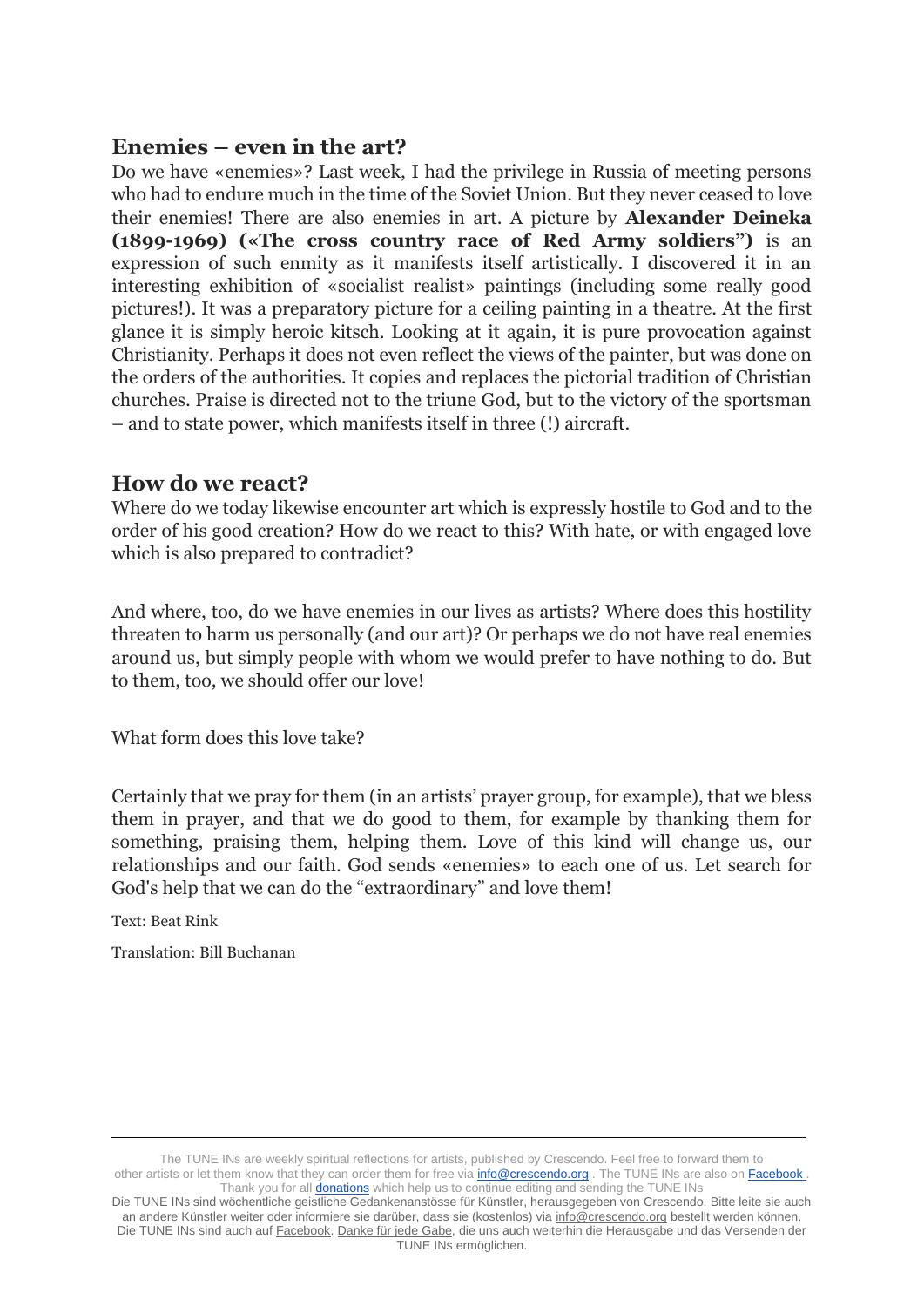#### DEUTSCH

### DAS "AUSSERGEWÖHNLICHE" TUN



Der letzte TUNE IN-Text sollte uns dazu ermutigen, in diesem Jahr als Nachfolger von Christus «Verrücktes» zu tun. Das ist meist Gegenteil von dem, was Andere tun und was allgemein erwartet wird. In Matthäus 5, 47 fragt Jesus: «Und wenn ihr nur zu euren Brüdern freundlich seid, was tut ihr Ausserordentliches (griechisch «to perisson / περισσóv»)? Tun nicht dasselbe auch die Heiden?» Und seine Antwort lautet: «Liebt eure Feinde!» Dietrich Bonhoeffer (1906-1945) widmet in seinem Buch «Nachfolge» (1937) ein bewegendes Kapitel der Feindesliebe. Hier einige Zitate:

#### **Das "Außergewöhnliche"**

Worin unterscheidet sich der Jünger vom Heiden? Worin besteht "das **Christ-liche"? ...Das Christliche ist das "Sonderliche", das περισσóv, das Außerordentliche, das Nichtreguläre, Nichtselbstverständliche. Es ist das,**  was an "besserer Gerechtigkeit" die Pharisäer "übertrifft", über sie **hinausragt, das Mehr, das Darüberhinaus. (...) Worin besteht das περισσóv, das Außerordentliche? Es ist die Existenz der Seliggepriesenen, der Nachfolgenden, es ist das leuchtende Licht, die Stadt auf dem Berge, es ist der Weg der Selbstverleugnung, völliger Liebe, völliger Reinheit, völliger Wahrhaftigkeit, völliger Gewaltlosigkeit; es ist hier die ungeteilte Liebe zum Feind, die Liebe zu dem, der keinen liebt und den keiner liebt; die Liebe zum religiösen, zum politischen, zum persönlichen Feind. Es ist in all dem der Weg, der seine Erfüllung fand am Kreuze Jesu Christi. Was ist das περισσóv? Es ist die Liebe Jesu Christi selbst, die leidend und gehorsam ans Kreuz geht, es ist das Kreuz. Das Sonderliche des Christlichen ist das Kreuz, das den Christen über-die-Welt-hinaussein läßt und ihm darin den Sieg über die Welt gibt. Die passio in der Liebe des Gekreuzigten – das ist das "Außerordentliche" an der christlichen Existenz."**

The TUNE INs are weekly spiritual reflections for artists, published by Crescendo. Feel free to forward them to other artists or let them know that they can order them for free via **info@crescendo.org** . The TUNE INs are also on Facebook . Thank you for all **donations** which help us to continue editing and sending the TUNE INs

Die TUNE INs sind wöchentliche geistliche Gedankenanstösse für Künstler, herausgegeben von Crescendo. Bitte leite sie auch an andere Künstler weiter oder informiere sie darüber, dass sie (kostenlos) via [info@crescendo.org](mailto:info@crescendo.org) bestellt werden können. Die TUNE INs sind auch auf [Facebook.](https://www.facebook.com/TUNEINs/) [Danke für jede Gabe,](https://www.crescendo.org/de/kontakt--spenden.html) die uns auch weiterhin die Herausgabe und das Versenden der TUNE INs ermöglichen.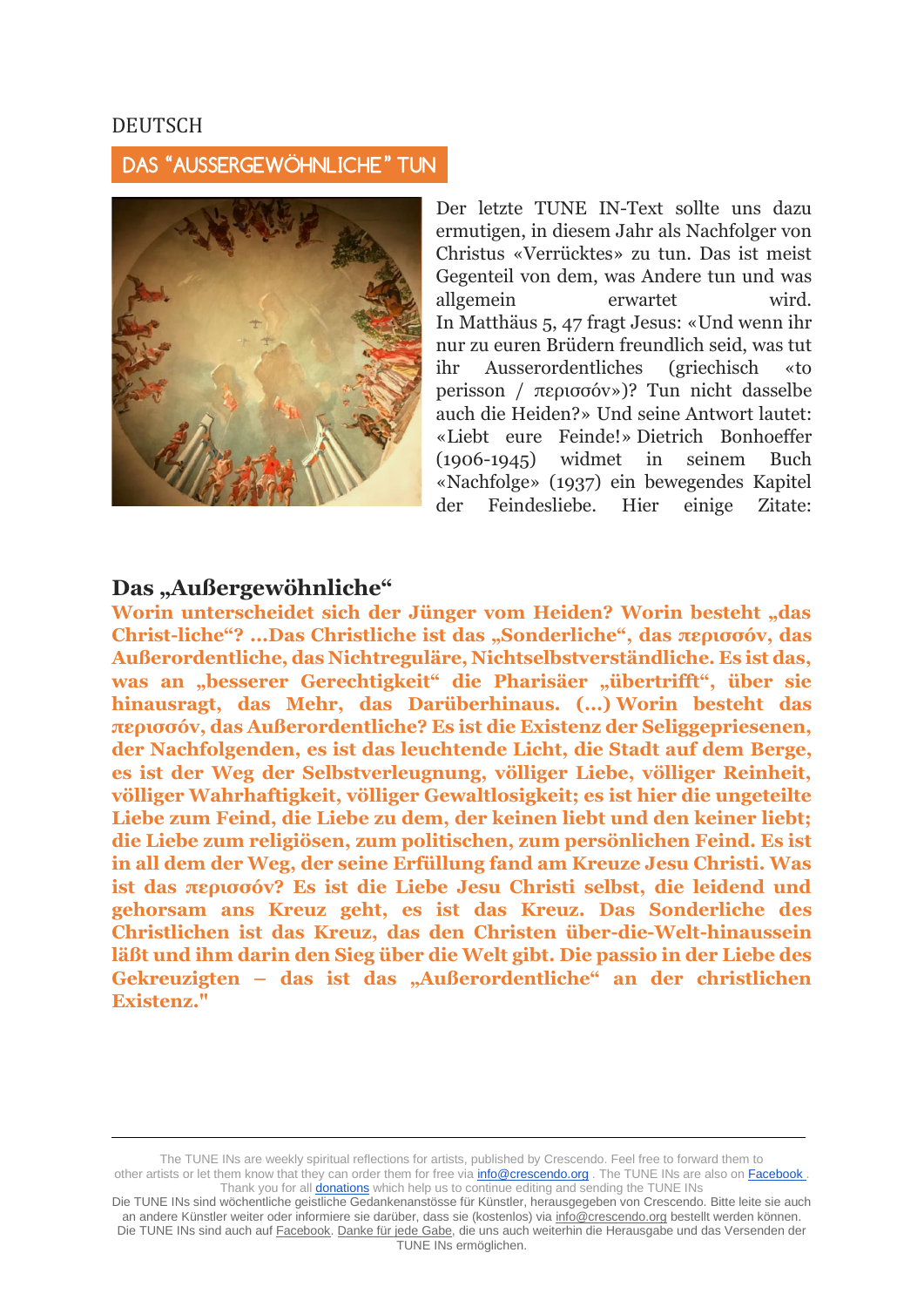#### **"Segnet, die euch fluchen"**

**Trifft uns die Verfluchung des Feindes, weil er unsere Gegenwart nicht ertragen kann, so sollen wir die Hände zum Segen erheben: Ihr, unsere Feinde, ihr Gesegneten Gottes, euer Fluch kann uns nicht verletzen, aber eure Armut möge erfüllt werden von dem Reichtum Gottes, von dem Segen dessen, gegen den ihr vergeblich anlauft. Auch wollen wir euren Fluch wohl tragen, wenn ihr nur den Segen davontragt.**

# **"Bittet für die, so euch beleidigen und verfolgen"**

**"Das ist das Äußerste. Im Gebet treten wir zum Feind, an seine Seite, wir sind mit ihm, bei ihm, für ihn vor Gott. Jesus verheißt uns nicht, daß uns der Feind, den wir lieben, den wir segnen, dem wir wohltun, nicht beleidigen und verfolgen werde. Er wird es tun. Aber auch hierin kann er uns nicht schaden und überwinden, wenn wir den letzten Schritt zu ihm tun in fürbittendem Gebet. Nun nehmen wir seine Not und Armut, seine Schuld und Verlorenheit mit auf uns, treten vor Gott für ihn ein. Wir tun stellvertretend für ihn, was er nicht tun kann. Jede Beleidigung des Feindes wird uns nur näher mit Gott und mit unserm Feind verbinden. Jede Verfolgung kann nur dazu dienen, daß der Feind der Versöhnung mit Gott näher gebracht wird, daß die Liebe unüberwindlicher wird. Wie wird die Liebe unüberwindlich? Darin, daß sie niemals danach fragt, was der Feind ihr antut, sondern allein danach, was Jesus getan hat. Die Feindesliebe führt den Jünger auf den Weg des Kreuzes und in die Gemeinschaft des Ge-kreuzigten. Aber je gewisser der Jünger auf diesen Weg gedrängt wird, desto gewisser bleibt seine Liebe unüberwunden, desto gewisser überwindet sie den Haß des Feindes; denn sie ist ja nicht seine eigene Liebe. Sie ist ganz allein die Liebe Jesu Christi, der für seine Feinde zum Kreuz ging und am Kreuz für sie betete. Vor dem Kreuzesweg Jesu Christi aber erkennen auch die Jünger, daß sie selbst unter den Feinden Jesu waren, die von seiner Liebe überwunden wurden. Diese Liebe macht den Jünger sehend, daß er im Feind den Bruder erkennt, daß er an ihm handelt wie an seinem Bruder."**

#### **Reale Feinde – auch in der Kunstwelt?**

Haben wir «Feinde»? Letzte Woche hatte ich das Privileg, in Russland Menschen (darunter Künstler) zu begegnen, die zur Zeit der Sowjetunion viel erdulden mussten. Aber sie hörten nicht auf, ihre Feinde zu lieben! Feinde gibt es auch in der Kunst. Das Bild von Alexander Deineka (1899-1969) («The cross country race of red army soldiers") ist Ausdruck einer solchen Feindschaft, wie sie sich künstlerisch manifestiert. Ich entdeckte es in einer interessanten Ausstellung über die Malerei des «sozialistischen Realismus» (darunter waren auch wirklich gute Bilder!). Es ist der

The TUNE INs are weekly spiritual reflections for artists, published by Crescendo. Feel free to forward them to other artists or let them know that they can order them for free via **info@crescendo.org** . The TUNE INs are also on Facebook . Thank you for all **donations** which help us to continue editing and sending the TUNE INs

Die TUNE INs sind wöchentliche geistliche Gedankenanstösse für Künstler, herausgegeben von Crescendo. Bitte leite sie auch an andere Künstler weiter oder informiere sie darüber, dass sie (kostenlos) via [info@crescendo.org](mailto:info@crescendo.org) bestellt werden können. Die TUNE INs sind auch auf [Facebook.](https://www.facebook.com/TUNEINs/) [Danke für jede Gabe,](https://www.crescendo.org/de/kontakt--spenden.html) die uns auch weiterhin die Herausgabe und das Versenden der TUNE INs ermöglichen.